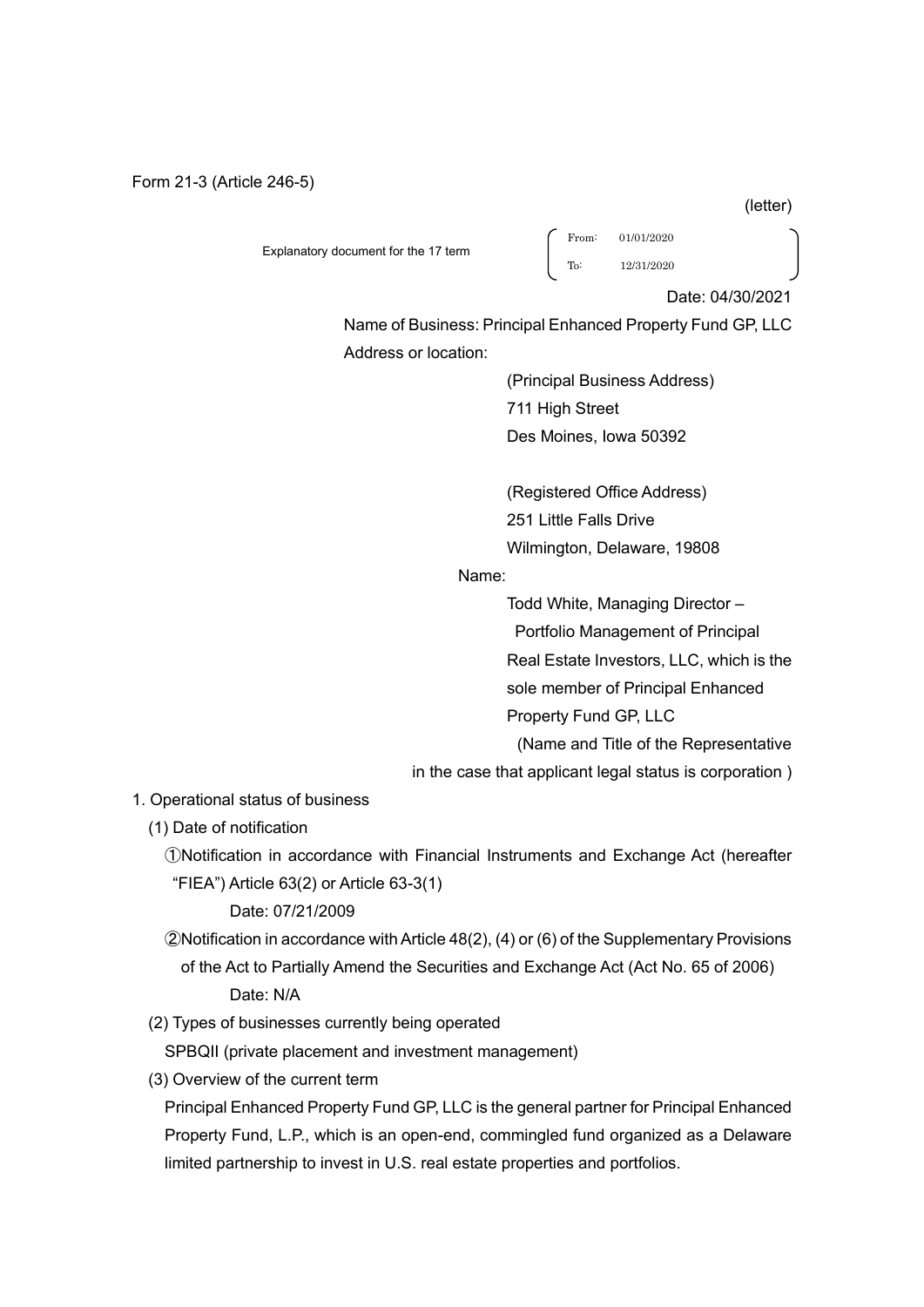## (4) Status of corporate officers and employees

## ① Number of corporate officers and employees

|       | Corporate<br>officers | of which part-<br>time officers | Employees | Total |
|-------|-----------------------|---------------------------------|-----------|-------|
| Total |                       | 0                               |           |       |

## ② Status of corporate officers

| Positions                                                                                                                                                                                                                             | <b>Names</b>      |
|---------------------------------------------------------------------------------------------------------------------------------------------------------------------------------------------------------------------------------------|-------------------|
| Managing Director - Portfolio Management<br>of Principal Real Estate Investors,<br>which is the sole member of<br>Principal Enhanced Property Fund GP,<br>LLC which is the sole member of<br>Principal Enhanced Property Fund GP, LLC | <b>Todd White</b> |

(5) Status of the principal business office, and business offices where Specially Permitted Businesses for Qualified Institutional Investors, etc.("SPBQII") are operated

| Name                                       | Location                            | Number of Corporate<br>officers and employees |
|--------------------------------------------|-------------------------------------|-----------------------------------------------|
|                                            | Real<br>Principal<br>Estatel<br>c/o |                                               |
| <b>Principal Business Office</b>           | Investors, LLC                      |                                               |
|                                            | 711 High Street                     |                                               |
|                                            | Des Moines, IA 50392 USA            |                                               |
|                                            | Service<br>Corporation<br>c/o       |                                               |
|                                            | Company                             |                                               |
| Registered Office Address                  | <b>251 Little Falls Drive</b>       |                                               |
|                                            | Wilmington, Delaware, 19808         |                                               |
|                                            | <b>USA</b>                          |                                               |
| Total<br>locations<br>$\mathbf{2}^{\circ}$ |                                     | Total                                         |

(6) Status of external auditing

 $\Gamma$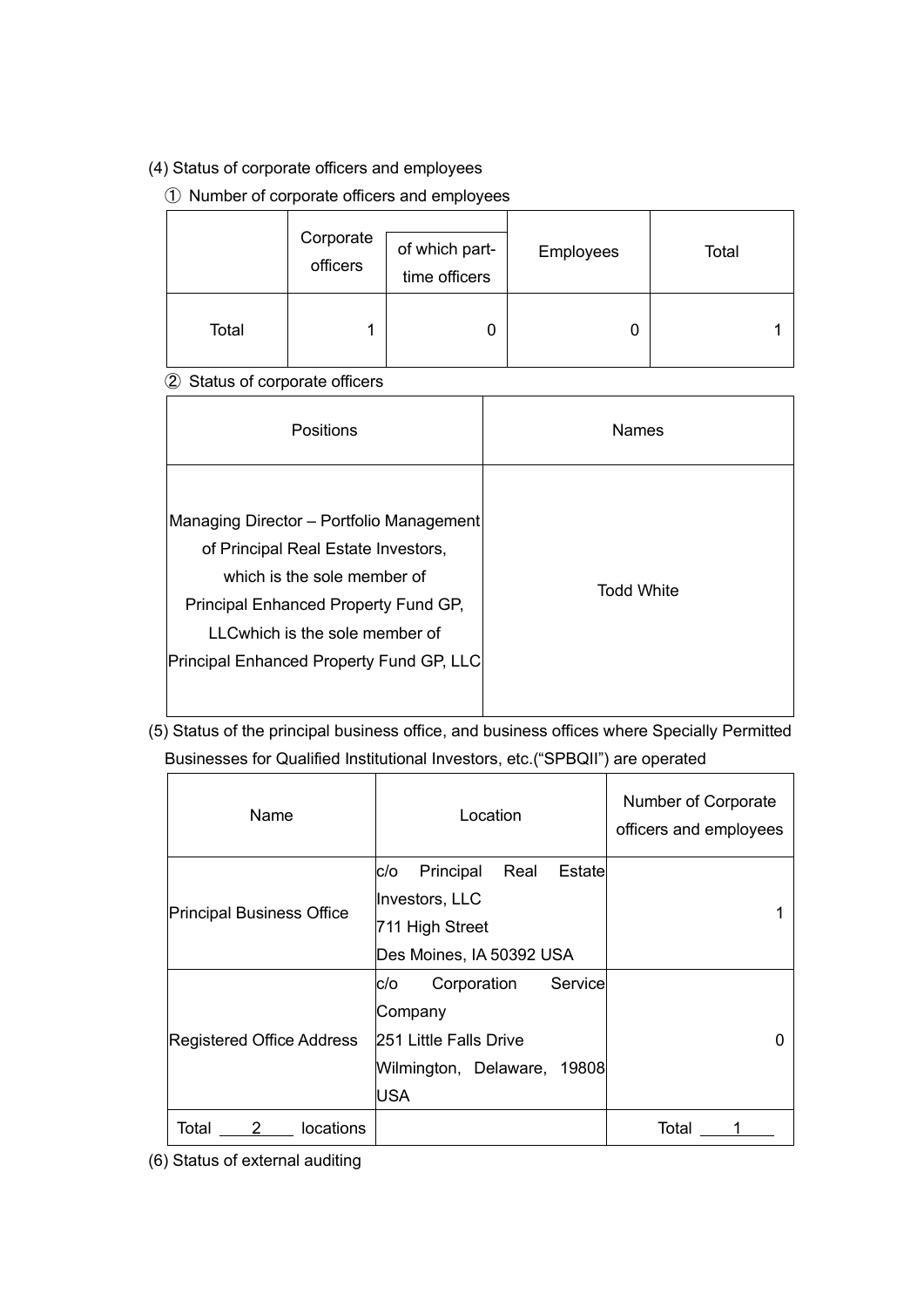| Name or business name of the certified<br>public accountant or auditing firm | Details of auditing |
|------------------------------------------------------------------------------|---------------------|
| None                                                                         |                     |

(Note)

- 1. Operational status of business
	- (2) Types of businesses currently being operated

In relation to businesses currently under operation, **(1)**enter "private placement" if they include businesses relating to acts specified under FIEA Article 63(1)(i); **(2)**enter "investment management" if they include those relating to acts specified under (ii) of the same Paragraph; **(3)**if they include those specified under the provisions of Article 17-13(2) of the Enforcement ordinance of the Financial Instruments and Exchange Act as businesses that especially require the protection of investors among those specified under (9) of the same Article, please indicate thus; and **(4)**if there are other businesses, please enter the types of such businesses. In addition, if there have been changes in such businesses during the term, please indicate them.

(3) Overview of business operations in the current term

Please give an overview of the business activities, business performance, and important events that have affected operating performance during the current term.

- (4) Status of corporate officers and employees
	- ① Number of corporate officers and employees

Enter the numbers of corporate officers and employees (limited to corporate officers and employees engaged in SPBQII; the same applies in ② below) as at the end of the current term.

② Status of corporate officers

Create a table and indicate all corporate officers as at the end of the current term. Note, however, that foreign corporations do not need to indicate representatives in Japan (i.e., persons specified under FIEA Article 63(7)(i)(d)).

(5) Status of the principal business office, and business offices where SPBQII are operated

Enter information about the principal business office, as well as each of the business offices where SPBQII are operated ("business offices, etc." hereafter in (5)). In addition, if there have been additions or abolitions of business offices, etc., or changes in the names or addresses of business offices, etc. during the term, please indicate them.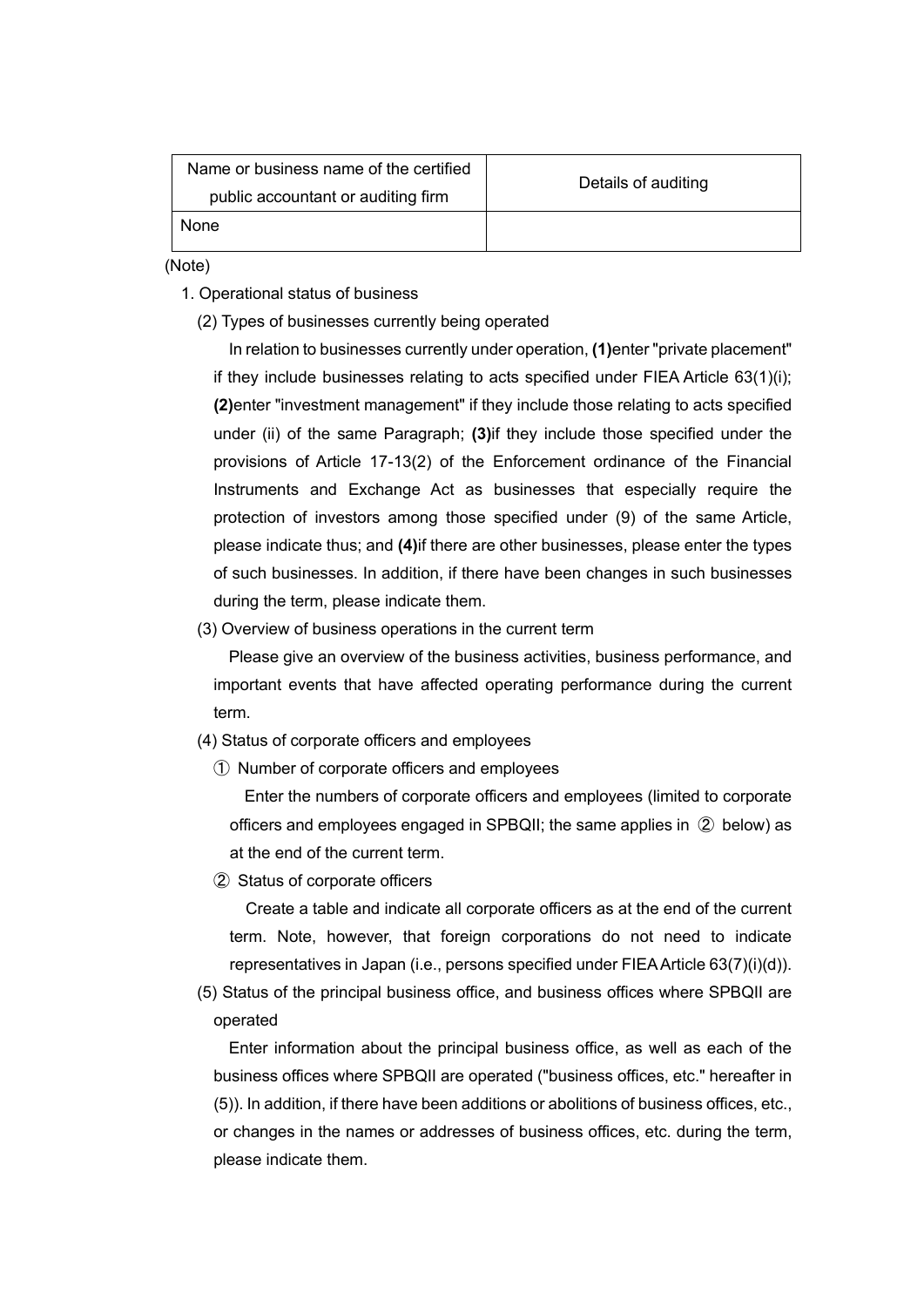(6) Status of external auditing

Provide relevant information in this section if you have your financial statements externally audited by certified public accountants or auditing firms at least once every year.

Indicate whether the audits are statutory or voluntary, and describe specifically and succinctly the details of the audit results in the "Details of auditing."

(7) Status of the fund (excluding Electronically Recorded Transferable Rights That Must Be Indicated on Securities, etc.)

| Names of the               | Principal Enhanced Property Fund, L.P.                  |                     |  |  |
|----------------------------|---------------------------------------------------------|---------------------|--|--|
| <b>Invested Business</b>   |                                                         |                     |  |  |
| Equity                     |                                                         |                     |  |  |
| Details of the             | Real estate - related fund                              |                     |  |  |
| <b>Invested Business</b>   |                                                         |                     |  |  |
| Types of the               | Rights based on laws and regulations of a foreign state |                     |  |  |
| <b>Invested Business</b>   |                                                         |                     |  |  |
| Equity                     |                                                         |                     |  |  |
| Location of the            |                                                         |                     |  |  |
| accounts into which        |                                                         |                     |  |  |
| investment money is        |                                                         |                     |  |  |
| paid                       |                                                         |                     |  |  |
| Flow of funds              |                                                         |                     |  |  |
| <b>Duration</b>            |                                                         |                     |  |  |
|                            | Types of investors                                      | Number of investors |  |  |
|                            | <b>Qualified Institutional Investors</b>                | $\overline{2}$      |  |  |
|                            | ("Qlls")                                                |                     |  |  |
| <b>Status of investors</b> | of whom individuals                                     | 0                   |  |  |
|                            | Investors other than QIIs                               | 0                   |  |  |
|                            | of whom individuals                                     | 0                   |  |  |
|                            | Total                                                   | $\overline{2}$      |  |  |
| Amount of                  | Amount of investment                                    | 0yen                |  |  |
| investment by QIIs         | Ratio of investment                                     | $0\%$               |  |  |
| and its ratio              |                                                         |                     |  |  |
| If persons specified       | Existence of persons specified                          |                     |  |  |
| under the items of         | under the items of Article 233-3                        | None                |  |  |
| Article 233-3 are          | ("yes" or "none")                                       |                     |  |  |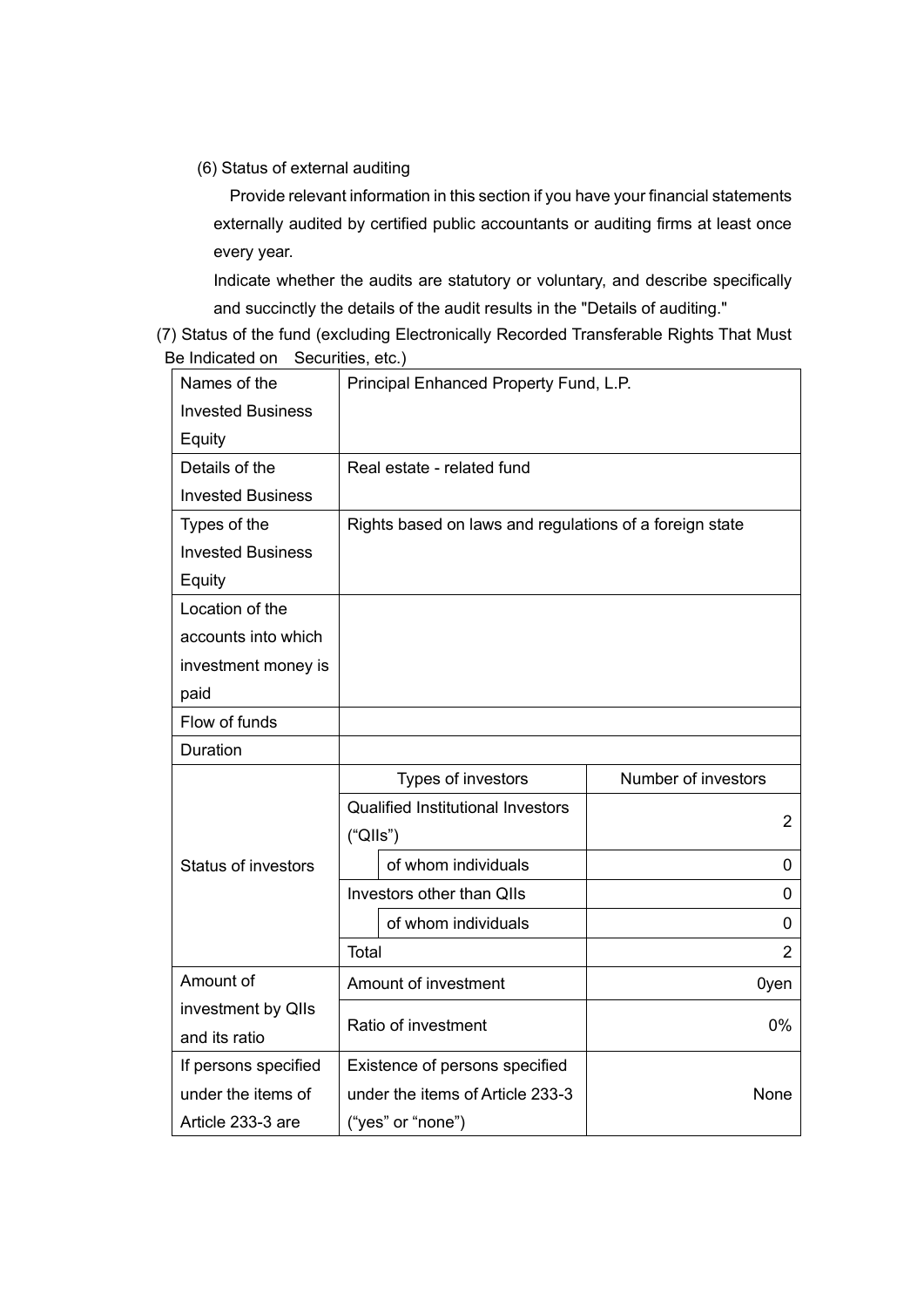| among the<br>counterparty | Status of<br>audits | Name or business<br>name of the certified<br>public accountant or<br>auditing firm |  |
|---------------------------|---------------------|------------------------------------------------------------------------------------|--|
|                           |                     | Details of audits                                                                  |  |

(Note)

1. Create a table and provide information for each of the Invested Business Equity regarding securities equivalents related to FIEA Article 2(2)(v) or (vi). Note, however, that you are only required to provide information in the "Names of the Invested Business Equity," "Types of the Invested Business Equity" and "Status of investors" for securities equivalents relating to (v) or (vi) of the same paragraph in which only professional investors invest.

 Please indicate securities equivalents relating to (v) or (vi) of the same paragraph that were privately placed in the past and the expirations of whose duration are set in the current term or later, even if there has been no private placement during the current term.

- 2. This table must be created based on the end of the current term as the basis. If the accounting period of the fund (referring to assets into which investment or contribution has been made by persons who own securities equivalents relating to FIEA Article  $2(2)(v)$  or (vi); the same applies in 6) and the term of the notifier of SPBQII do not match, make entries based on figures at the end of the last accounting period that came before the end of the current term.
- 3. In the "Details of the Invested Business" row, enter specific details of businesses that will manage the money and other assets being invested or contributed.
- 4. Select and enter, in the "Types of the Invested Business Equity" column, from "Partnership contract under the Civil Code," "Silent partnership contract," "Investment Limited Partnership contract," "Limited Liability Partnership contract," "Membership rights of an incorporated association," "Rights based on laws and regulations of a foreign state" and "Other rights." Provide specific details if you select "Other rights." Please also specify the names of laws the rights are based on and their key details if you select "Rights based on laws and regulations of a foreign state."
- 5. In "Location of the accounts into which investment money is paid," indicate names of the countries or territories where accounts into which customers pay their investment money are located.
- 6. In the "Flow of funds" section, indicate the names of business or names and roles of persons responsible for transferring, sending, managing or storing money related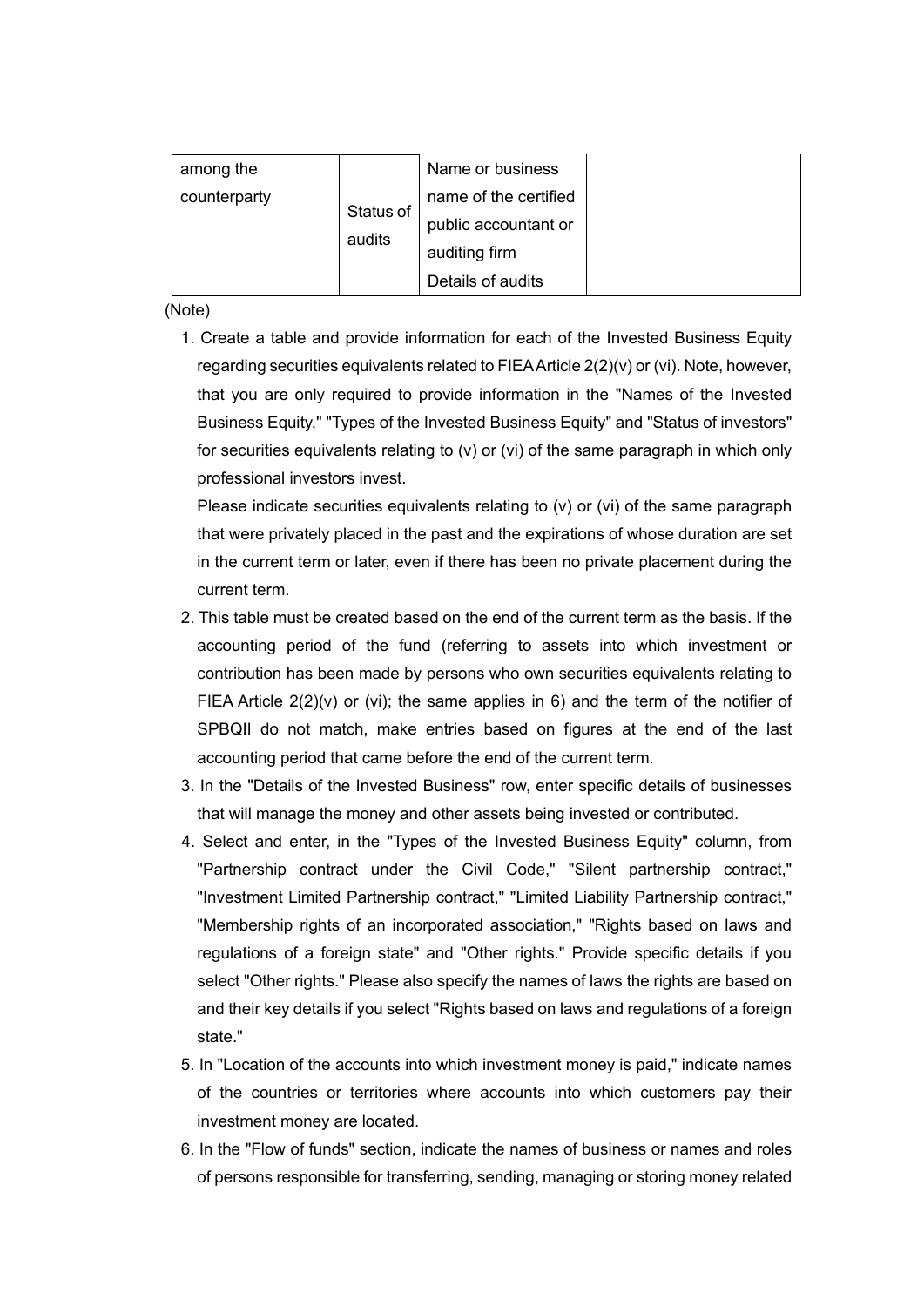to the fund.

- 7. In the "Ratio of investment" row under "Amount of investment by QIIs and its ratio" section, indicate the percentage of the invested amount by QIIs out of the total invested amount.
- 8. In the "Existence of persons specified under the items of Article 233-3" column: Specify "yes" in the case of private placement of Invested Business Equity with persons specified under the Paragraphs of Article 233-3 as the counterparty, or management of money and other assets invested or contributed by persons other than QIIs; otherwise enter "none."
- 9. Indicate whether the external audits are statutory or voluntary and describe specifically and succinctly the details of the audit results in the "Details of audits."
- 10. If there are circumstances that need reporting but do not fit anywhere in this table, you can indicate this using similar forms within such a scope that they do not cause misunderstanding.

| Names of the               |                                          |                     |
|----------------------------|------------------------------------------|---------------------|
| <b>Invested Business</b>   |                                          |                     |
| Equity                     |                                          |                     |
| Details of the             |                                          |                     |
| <b>Invested Business</b>   |                                          |                     |
| Types of the               |                                          |                     |
| <b>Invested Business</b>   |                                          |                     |
| Equity                     |                                          |                     |
| Location of the            |                                          |                     |
| accounts into which        |                                          |                     |
| investment money is        |                                          |                     |
| paid                       |                                          |                     |
| Flow of funds              |                                          |                     |
| Duration                   |                                          |                     |
|                            | Types of investors                       | Number of investors |
|                            | <b>Qualified Institutional Investors</b> |                     |
| <b>Status of investors</b> | ("Qlls")                                 |                     |
|                            | of whom individuals                      |                     |
|                            | Investors other than QIIs                |                     |
|                            | of whom individuals                      |                     |

 $(7-2)$  Status of the fund (limited to Electronically Recorded Transferable Rights That Must Be Indicated on Securities, etc.)